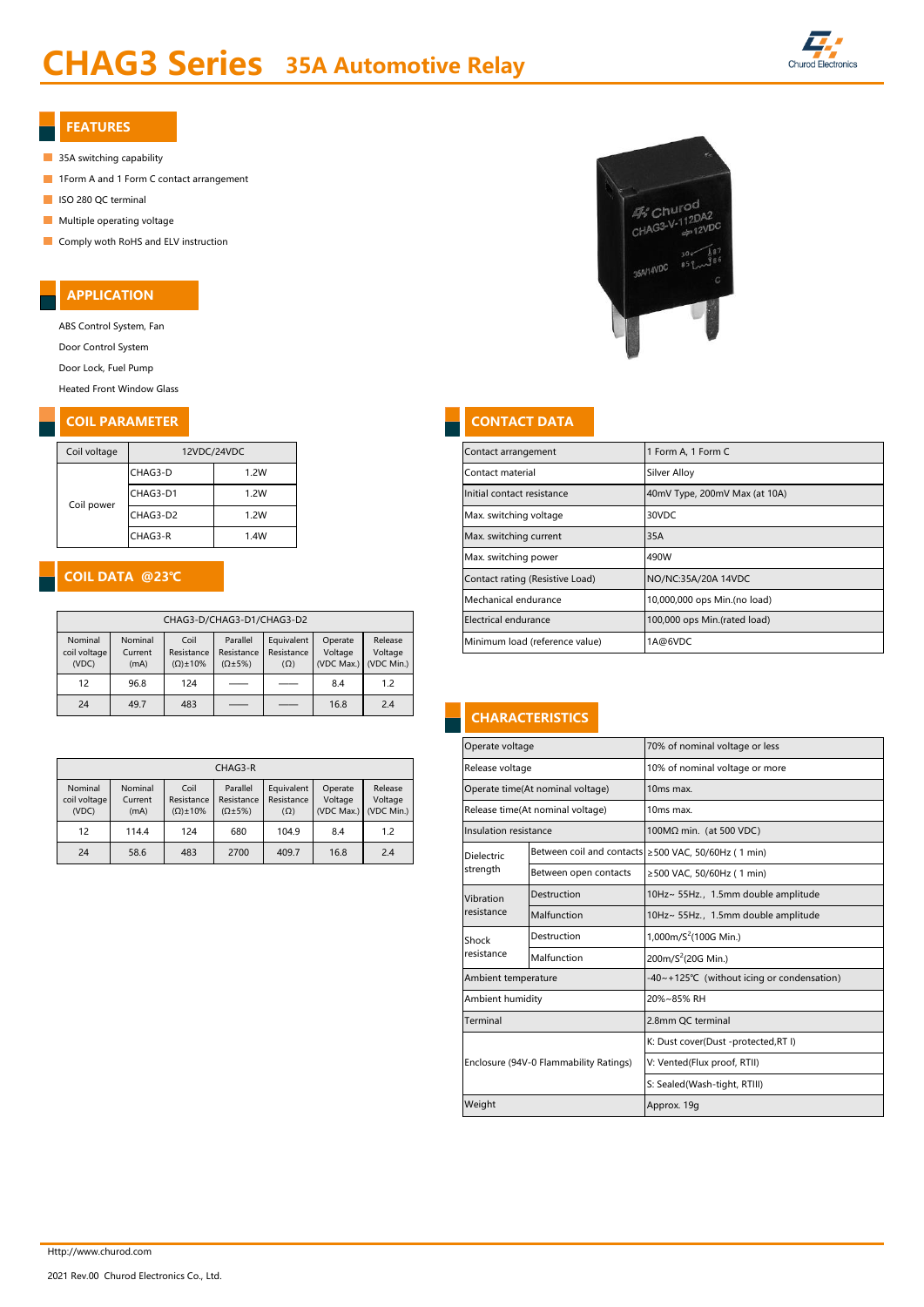#### ORDERING INFORMATION

|                                                                                                                            | CHAG3 | $-V$ | -1 | 12 | D | A | 2 | ,000 |
|----------------------------------------------------------------------------------------------------------------------------|-------|------|----|----|---|---|---|------|
|                                                                                                                            |       |      |    |    |   |   |   |      |
|                                                                                                                            |       |      |    |    |   |   |   |      |
| 1. Product Family                                                                                                          |       |      |    |    |   |   |   |      |
| 3.Enclosure                                                                                                                |       |      |    |    |   |   |   |      |
| K: Dust cover(Dust-protected, RT I)                                                                                        |       |      |    |    |   |   |   |      |
| V: Vented(Flux proof, RTII)                                                                                                |       |      |    |    |   |   |   |      |
| S: Sealed(Wash-tight, RTIII)                                                                                               |       |      |    |    |   |   |   |      |
| 4.Number of Poles                                                                                                          |       |      |    |    |   |   |   |      |
| 1:1 pole                                                                                                                   |       |      |    |    |   |   |   |      |
| 5. Rated Coil Voltage                                                                                                      |       |      |    |    |   |   |   |      |
| 12,24VDC                                                                                                                   |       |      |    |    |   |   |   |      |
| 6.Parallel component                                                                                                       |       |      |    |    |   |   |   |      |
| D: Without parallel component R: With resistor D1: With parallel diode(Anode on 86#) D2: With parallel diode(Anode on 85#) |       |      |    |    |   |   |   |      |
| 7. Contact Arrangement                                                                                                     |       |      |    |    |   |   |   |      |
| A: Form A(SPST)<br>C: Form C(SPDT)                                                                                         |       |      |    |    |   |   |   |      |
| 8.Conact Material                                                                                                          |       |      |    |    |   |   |   |      |
| 2: AgSnO2                                                                                                                  |       |      |    |    |   |   |   |      |
| 9.Additional numbers and /or letters                                                                                       |       |      |    |    |   |   |   |      |
| 000-999, AAA-ZZZ, aaa-zzz or blank, which does not represent electrical changes, only for specific customer requirements   |       |      |    |    |   |   |   |      |

### OUTLINE DIMENSION







#### Remarks:

1)The reference tolerance in outline dimension:

outline dimension ≤1mm, reference tolerance is ±0.2mm;

outline dimension >1mm and ≤5mm, reference tolerance is ±0.3mm;

outline dimension  $>5$ mm, reference tolerance is  $\pm$ 0.5mm.

2)The reference tolerance for PC Board layout is ±0.1mm.